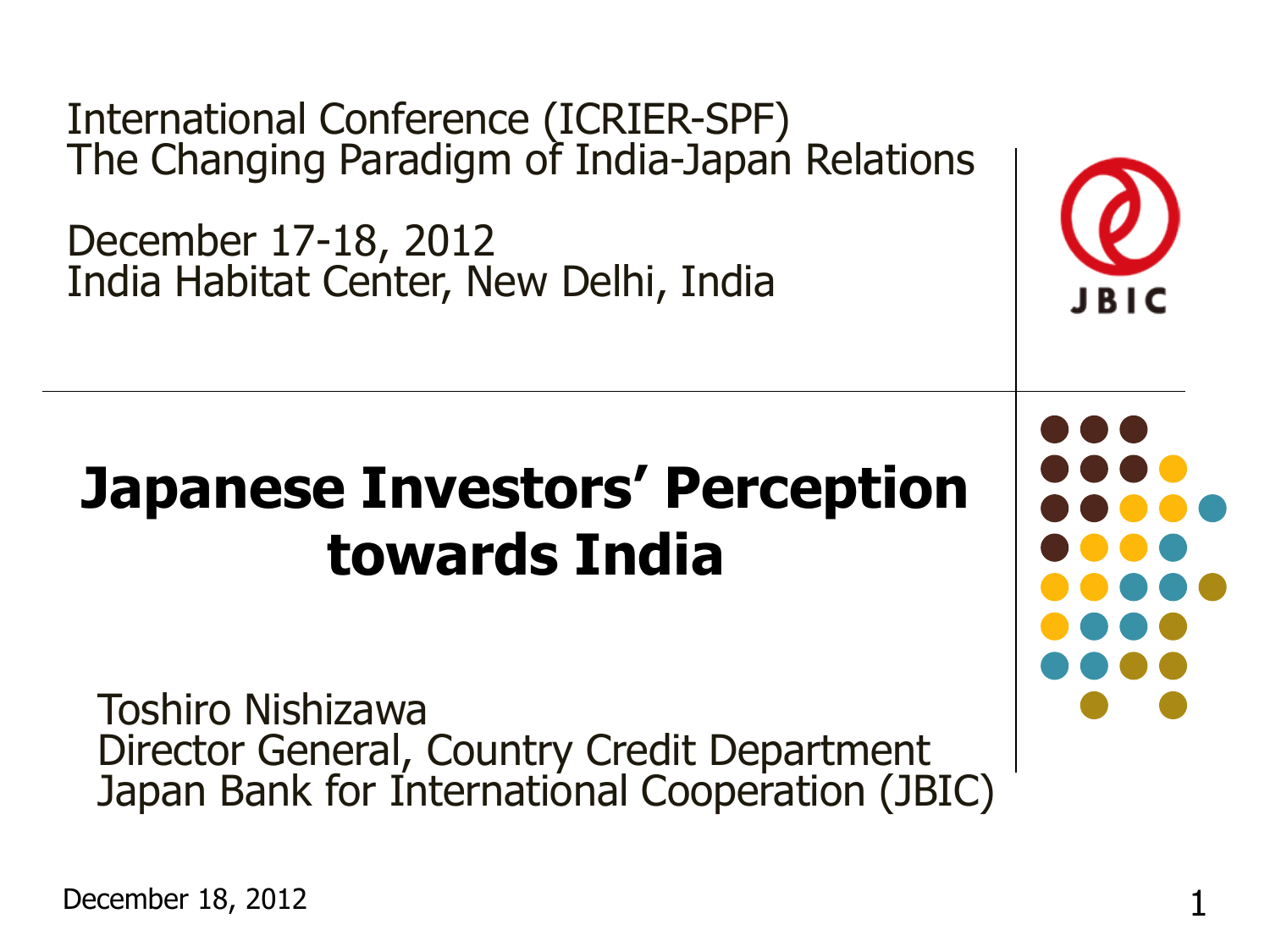

Source: JBIC's Survey Report on Overseas Business Operations by Japanese Manufacturing Companies, December 2012 \*613 (out of 1,011) companies returned responses.

December 18, 2012 **2 INTERNATIONAL COOPERATION** 2

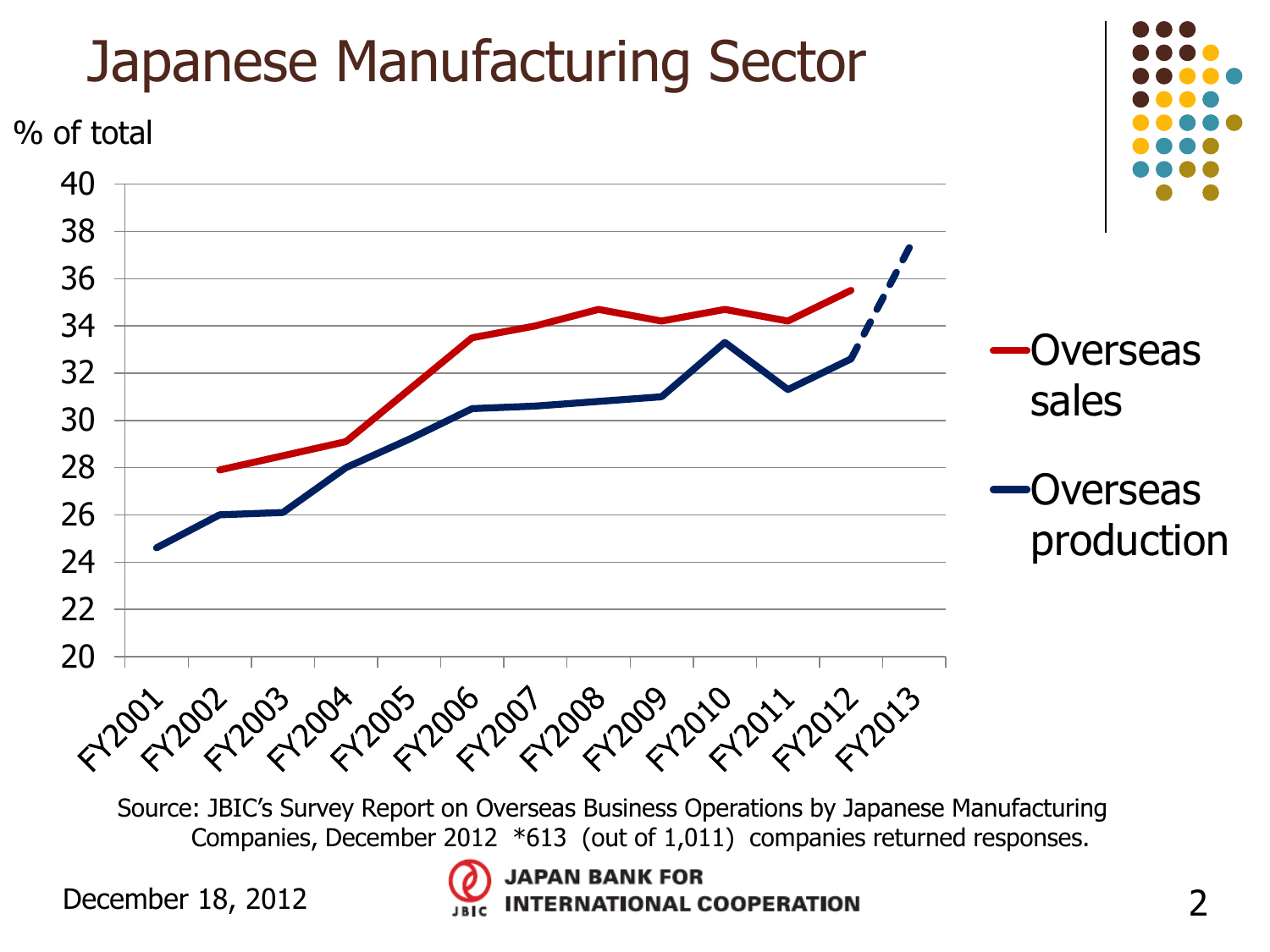

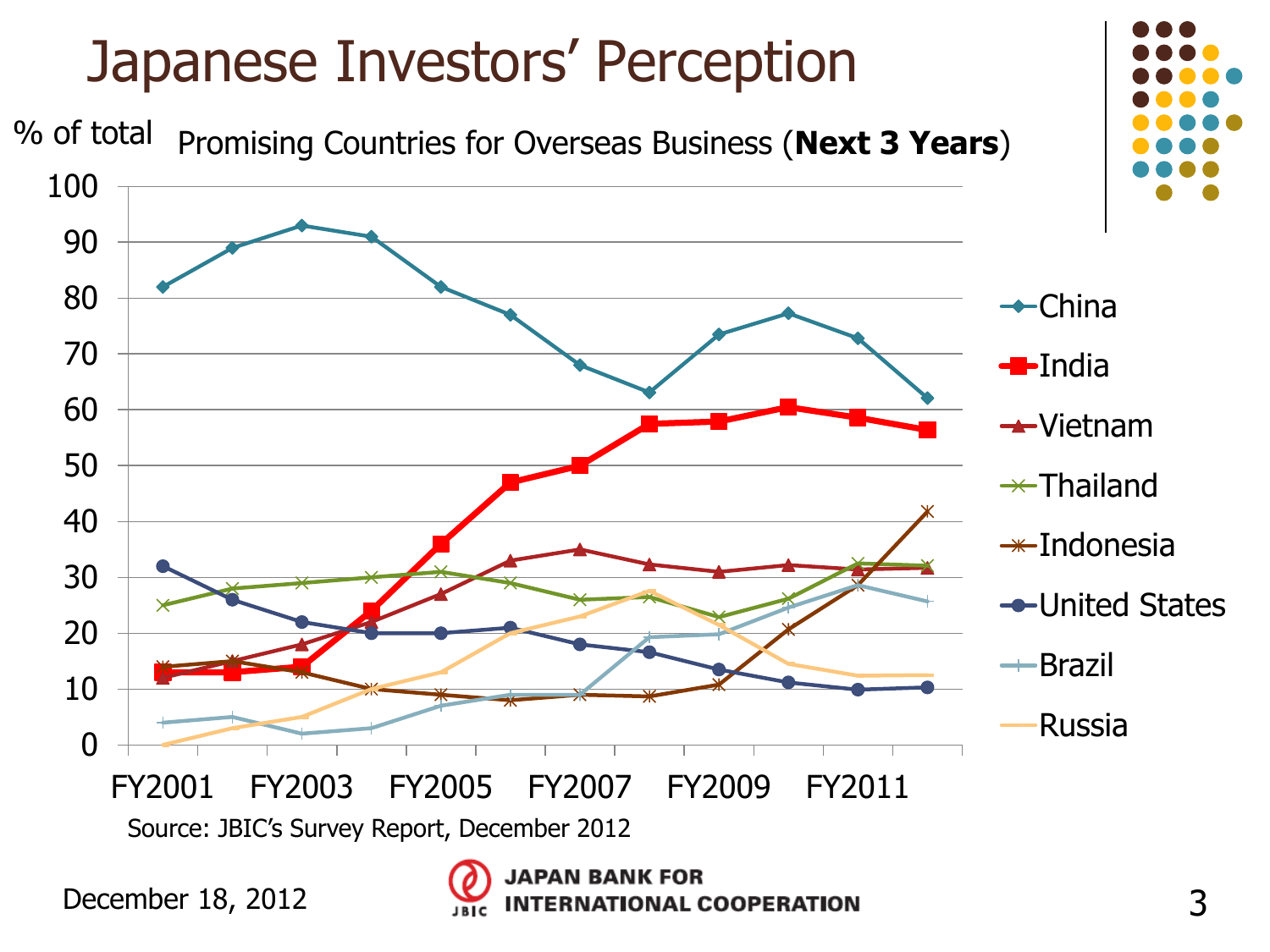#### Japanese Investors' Perception

Promising Countries for Overseas Business (**Next 3 Years**)

REASONS (out of 279 companies)

- Future growth potential of local market (237, 84.9%)
- Inexpensive source of labor (106, 38.0%)
- Current size of local market (74, 26.5%)
- Supply base for assemblers (69, 24.7%)
- Qualified human resources (44, 15.8%)



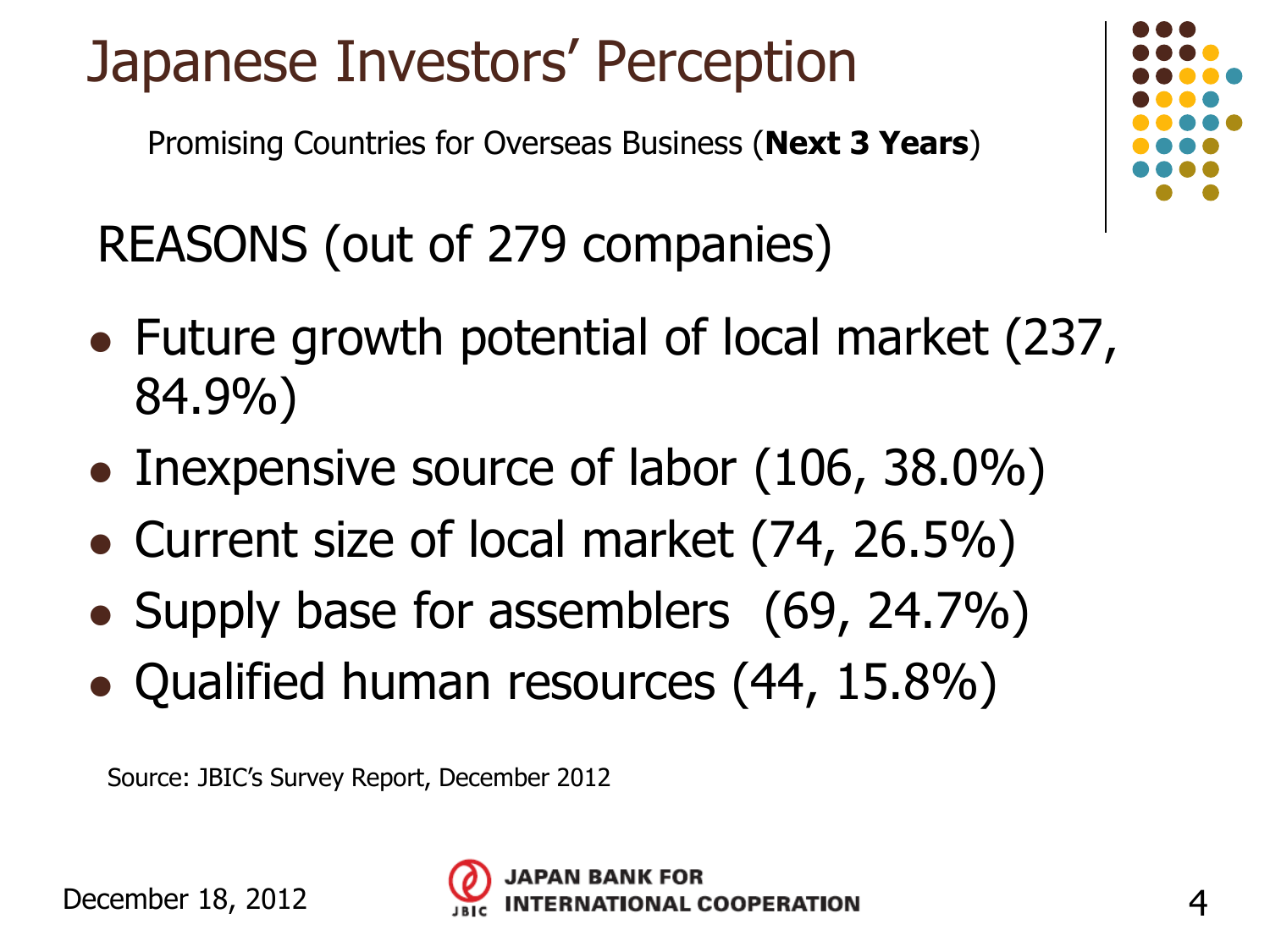#### Japanese Investors' Perception

Promising Countries for Overseas Business (**Next 3 Years**)

#### CHALLENGES (out of 255 companies)

- Underdeveloped infrastructure (122, 47.8%)
- Intense competition with other companies (86, 33.7%)
- Unclear Execution of legal system (frequent changes) (84, 32.9%)
- Labor problems (80, 31.4%)
- Complicated tax system (56, 22.0%)
- Rising labor costs  $(56, 22.0\%)$



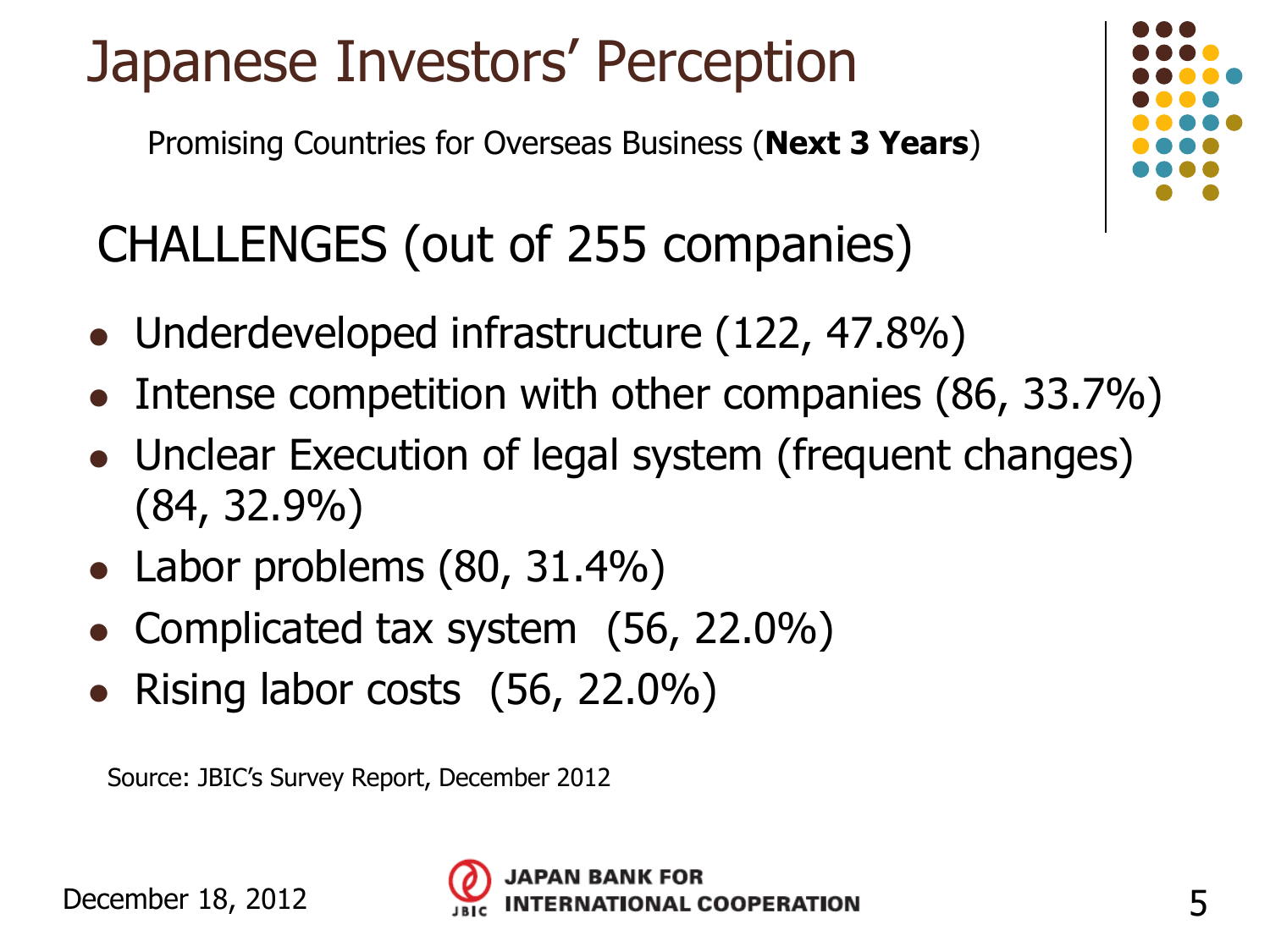#### Japanese Investors' Perception

Promising Countries for Overseas Business (**Next 10 Years**)



|                |                      | <b>Out of 387</b> | % of total |
|----------------|----------------------|-------------------|------------|
| $\mathbf 1$    | India                | 251               | 64.9       |
| $\overline{2}$ | China                | 218               | 56.3       |
| $\overline{3}$ | Indonesia            | 149               | 38.5       |
| $\overline{4}$ | <b>Brazil</b>        | 140               | 36.2       |
| 5              | Vietnam              | 110               | 28.4       |
| 6              | <b>Thailand</b>      | 103               | 26.6       |
| 7              | <b>Russia</b>        | 78                | 20.2       |
| 8              | Myanmar              | 65                | 16.8       |
| 9              | <b>Mexico</b>        | 46                | 11.9       |
| 10             | <b>United States</b> | 34                | 8.8        |

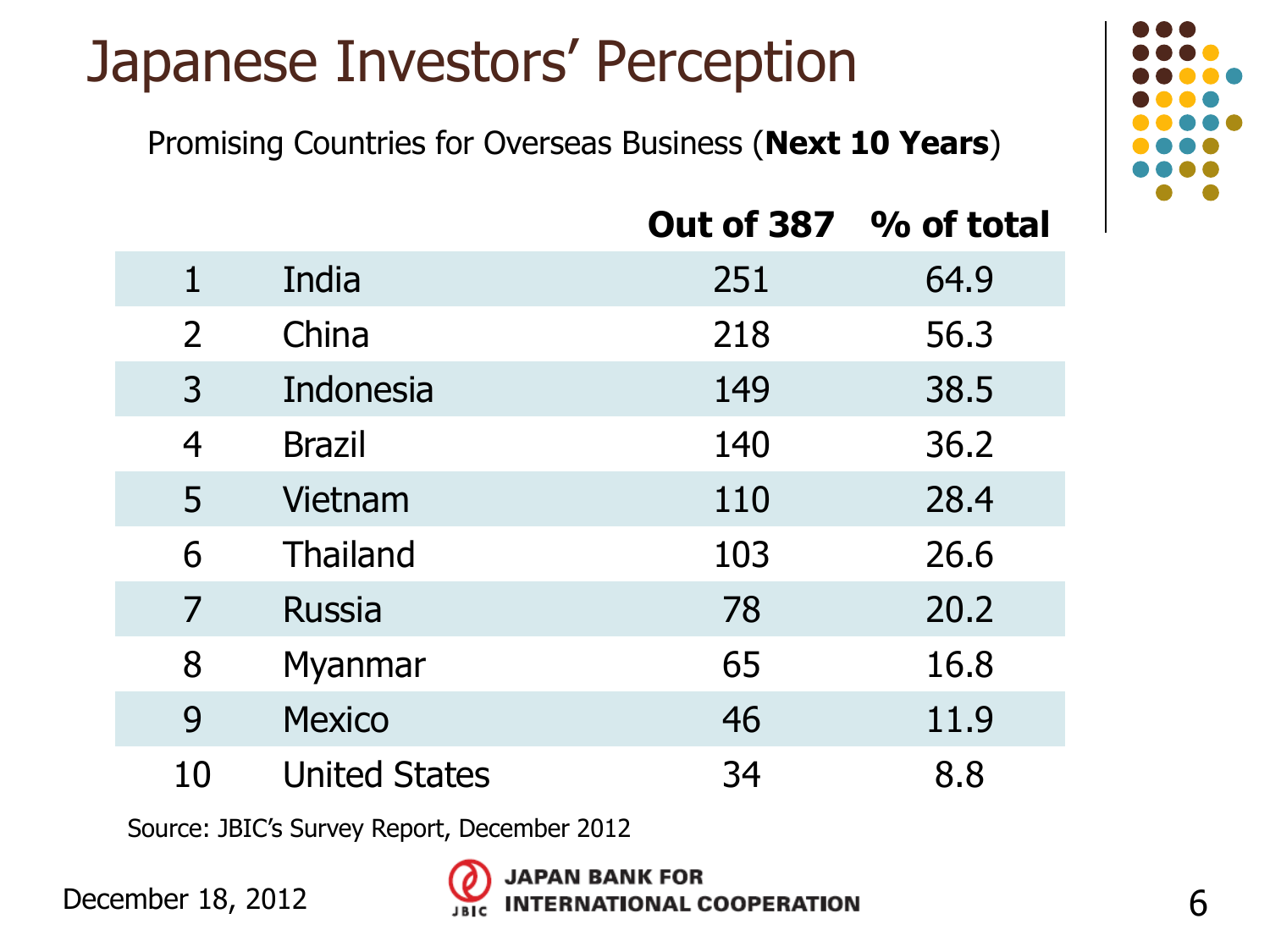|                                          | Japanese Investors' Perception      |     |  |
|------------------------------------------|-------------------------------------|-----|--|
| Promising States in India (Next 3 Years) |                                     |     |  |
| $\mathbf{1}$                             | <b>Tamil Nadu</b>                   | 84  |  |
| $\overline{2}$                           | Maharashtra                         | 78  |  |
| 3                                        | Karnataka                           | 63  |  |
| $\overline{4}$                           | Haryana                             | 56  |  |
| 5                                        | National Capital Territory of Delhi | 53  |  |
| 6                                        | Gujarat                             | 24  |  |
| 7                                        | Andhra Pradesh                      | 16  |  |
| 8                                        | <b>Uttar Pradesh</b>                | 15  |  |
| 8                                        | Rajasthan                           | 15  |  |
| 9                                        | West Bengal                         | 11  |  |
| 10                                       | Madhya Pradesh                      | 1   |  |
| <b>Others</b>                            |                                     | 5   |  |
| Total voting                             |                                     | 187 |  |

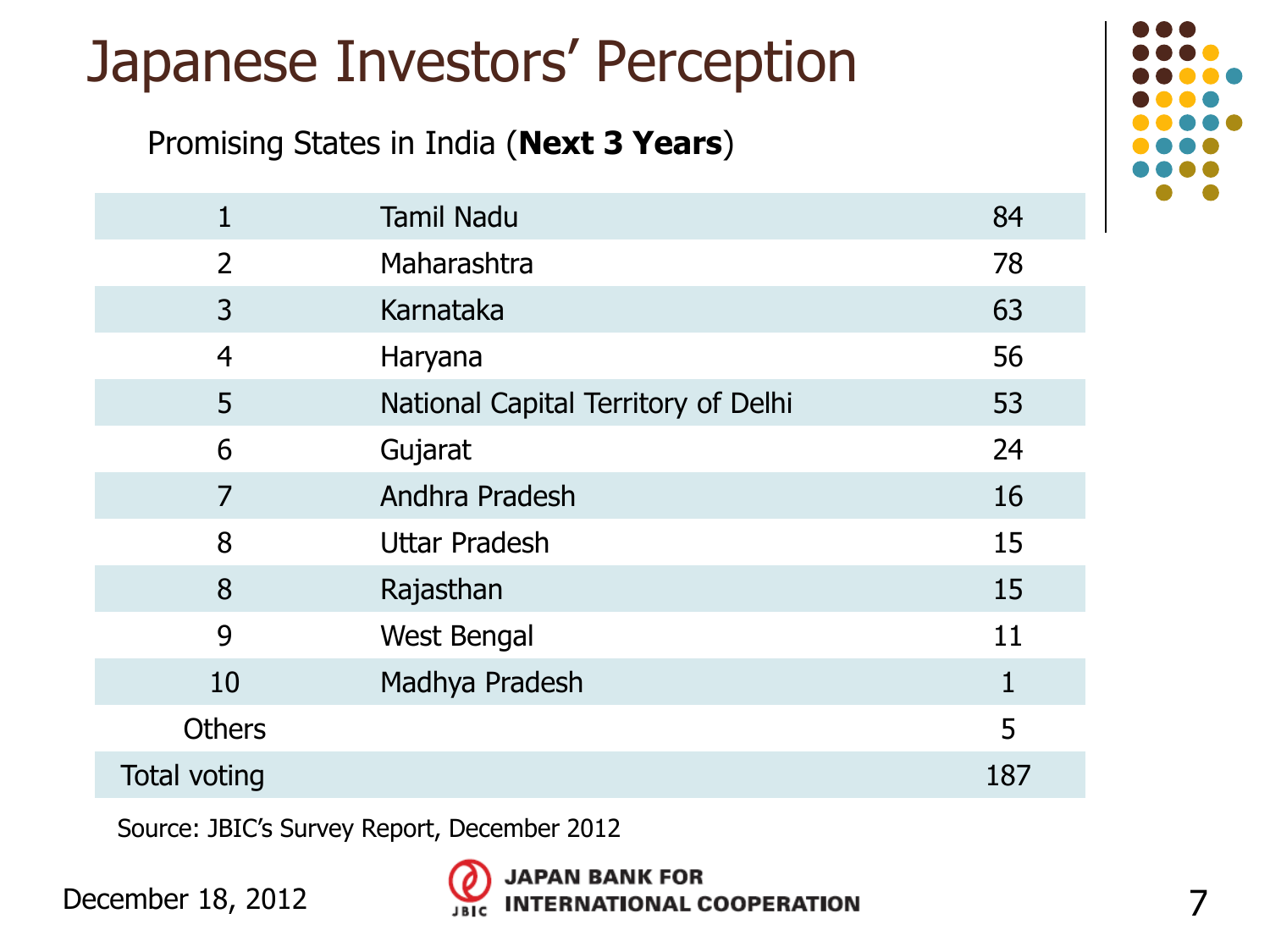## World FDI Inflows into India

#### In millions of U.S. dollars



Source: UNCTAD database

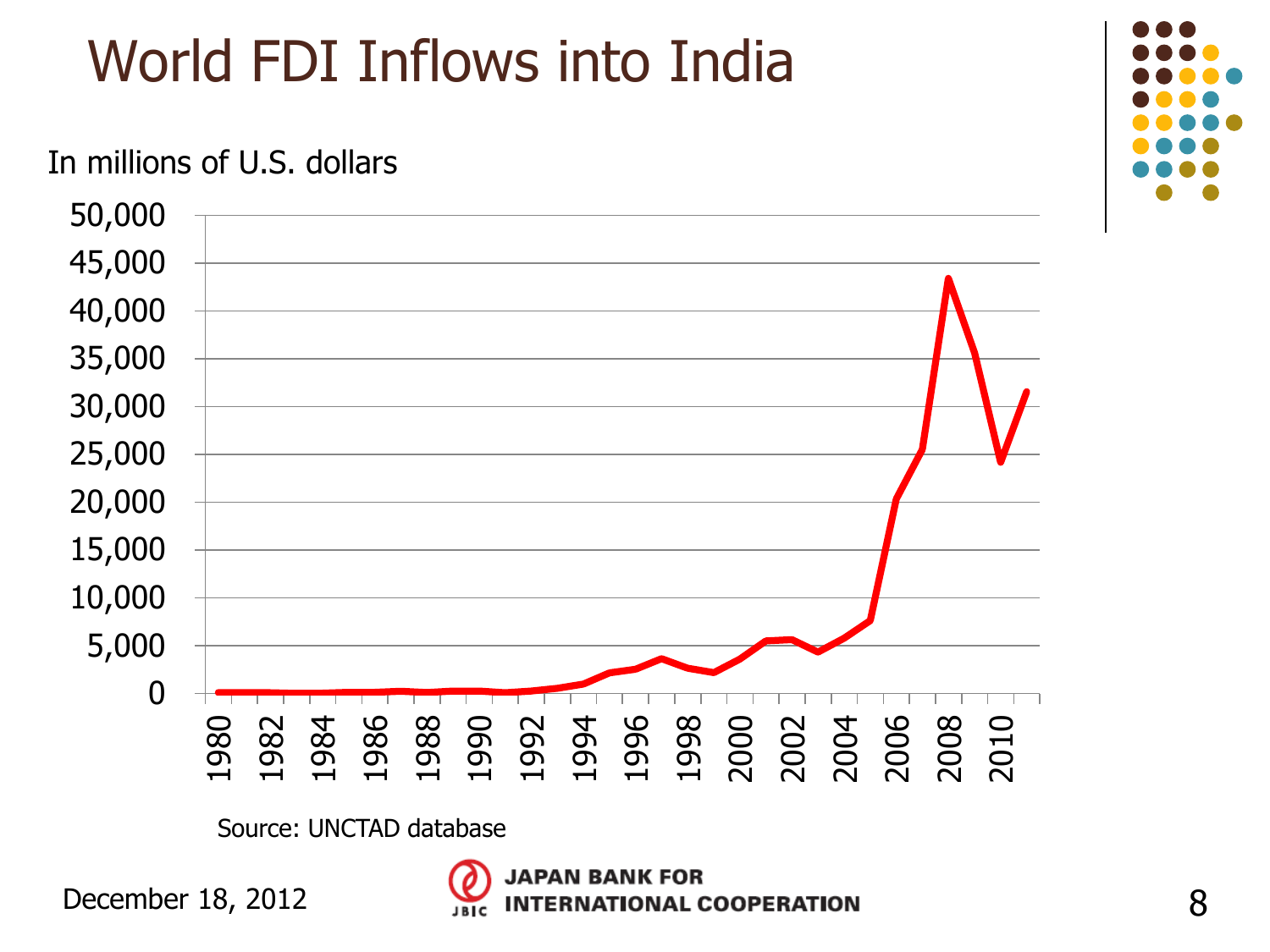## Japanese FDI Inflows into India





India, left

India/World



ASEAN/World